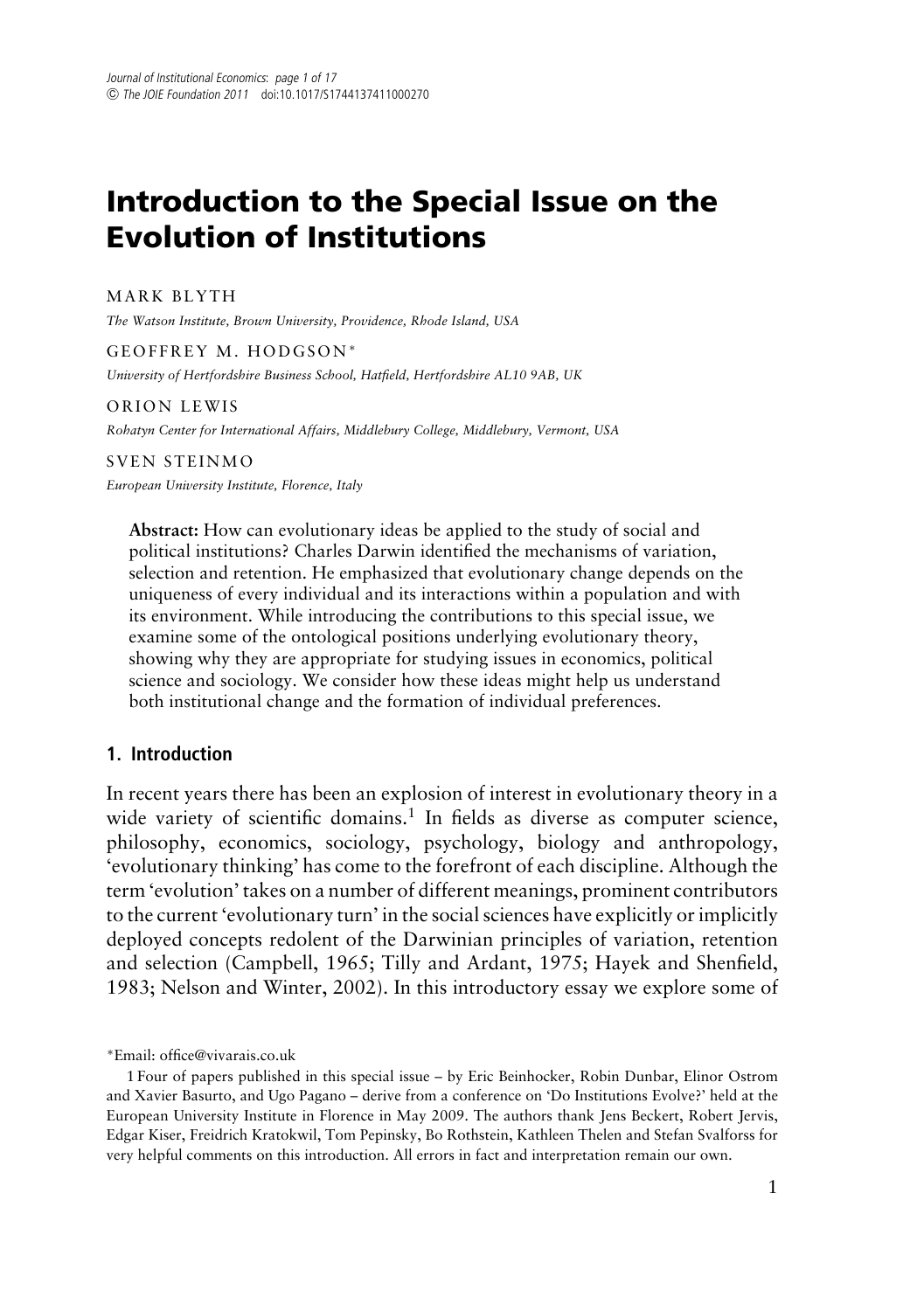the key insights suggested by evolutionary theorists across several disciplines and examine how they may help us better understand key conundrums confronted in political science and economics.

The analysis is divided into three main parts. In part 2, we present a basic overview of some of the key concepts in evolutionary theory. We show how evolutionary theory has built on and developed Charles Darwin's key propositions that point to variation, retention and environmental selection as the key mechanisms of change. In part 3, we highlight the distinctive ontological and epistemological positions necessary for evolutionary theories. Whereas much social science assumes 'equilibrium', evolutionary theory is explicitly dynamic and is specifically interested in interdependent relationships and the emergent characteristics of complex interactions. In part 4, we apply this evolutionary framework to two key questions of interest to social scientists. First, we explore the implications of evolutionary theory for our understandings of human preferences. We contend that evolutionary theory holds out the possibility of synthesizing micro-level approaches, rooted in assumptions about 'human nature', as well as macro-level structural accounts that argue that preferences are shaped and constrained by institutions. Second, we consider the implications of evolutionary theory for the study of institutional change. From genes, which are rules governing cell behavior, we move to political institutions, which involve rules governing political behavior.

# **2. Evolutionary principles**

Rather than seeing life on earth divided into distinct categories (species), in which all members of a population were both immutable and alike, Darwin saw phenomenal variation within species and he conceptualized variation as a key component of change. Darwin argued that the key mechanism was 'natural selection'. Darwin saw that species, and even populations, were not fixed and absolute categories – populations were composed of varied individuals. This is known today as 'population thinking' (Mayr, 1982). Some individuals possess traits that give them an advantage in their environment and in the competition for resources and mates. Consequently, they would have more offspring than others and ultimately increase those traits within the population. Thus, in evolutionary terms, certain traits are *selected* because they are more successful in a given environment. In this way, species evolved to have different traits over time. In some cases this would mean that the entire population would change. In other cases, especially in instances of geographic isolation (allopatry), populations would diverge to such an extent that new species and categories ultimately emerged. The key features of Darwinian theory have long been matters of discussion for biologists and philosophers of biology (Price, 1970, 1995; Mayr, 1982, 1988, 2001, 2004; Sober, 1984; Hull, 1988; Dennett, 1995). A consensus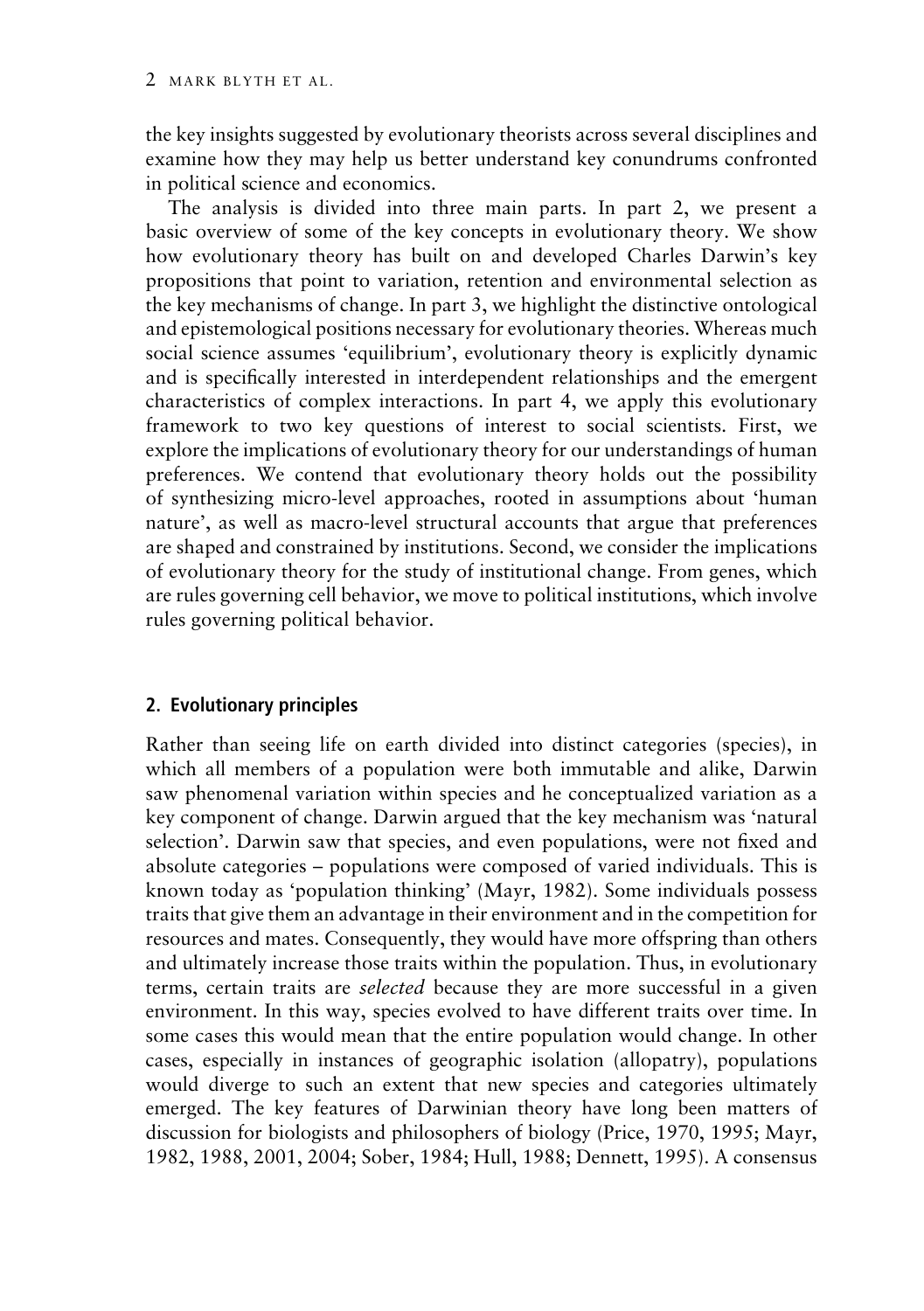exists that Darwinism rests on the three central principles of variation, retention and selection. Darwin (1859) himself highlighted them in his final paragraph of *The Origin of Species*.

After Darwin, a succession of authors suggested that his ideas might apply to other evolving systems, particularly culture and political and economic institutions (Bagehot, 1872; Ritchie, 1896; Veblen, 1899; Keller, 1915). However, these early attempts were sidelined as the social sciences rejected any connection with biology in the wake of justifications of war in terms of the 'survival of the fittest', rampant racism, widespread eugenics, Nazism and other horrors of the twentieth century. Consequently, the idea of generalizing and extending Darwinian principles remained underdeveloped until it was revived much later by Donald T. Campbell (1965), Richard Dawkins (1976) and others. Although some aspects of this project to generalize Darwinism remain controversial, the Darwinian principles of variation, retention and selection are evident in many 'evolutionary' contributions in the social sciences.

Indeed, that may result from the nature of the phenomena under investigation. Darwin's theory addressed populations of entities, where there was variation among individuals, each individual faced immediately scarce resources, information relevant to survival could be inherited in some way, and circumstances cause some entities to prosper more than others. Human institutions are populations of entities that fit this abstract description. Hence, although Darwin developed his principles in a biological context, they apply to populations of social entities as well.

Eric Beinhocker (2006: 12) puts it this way: 'Modern evolutionary theorists believe that, like gravity, evolution is a universal phenomenon meaning that no matter whether the algorithm is running in the substrate of biological DNA, a computer program, the economy, or the substrate of an alien biology on a distant planet, evolution will follow certain general laws in its behavior.' Beinhocker (2011) himself makes an important contribution in this special issue by showing that Darwinian evolution, in whatever domain, is essentially an informational process.

This generalization of Darwinian principles does not mean that we attempt to explain social phenomena in biological terms, or uphold that biological evolution and social evolution are identical processes. On the contrary, the generalization of Darwinian principles depends on some ontological communality at an abstract level, not at the level of detail. It is a matter of neither biological analogy nor biological reductionism (Aldrich *et al.*, 2008; Hodgson and Knudsen, 2010).

Today there is fairly widespread agreement among many evolutionary theorists that there are *multiple* levels of selection. Of course, scientists have different emphases, but few reject the idea that selection operates at the levels of genes, organisms, populations and (more controversially) species. This opens the door to higher-level selection processes at the social level, involving social institutions.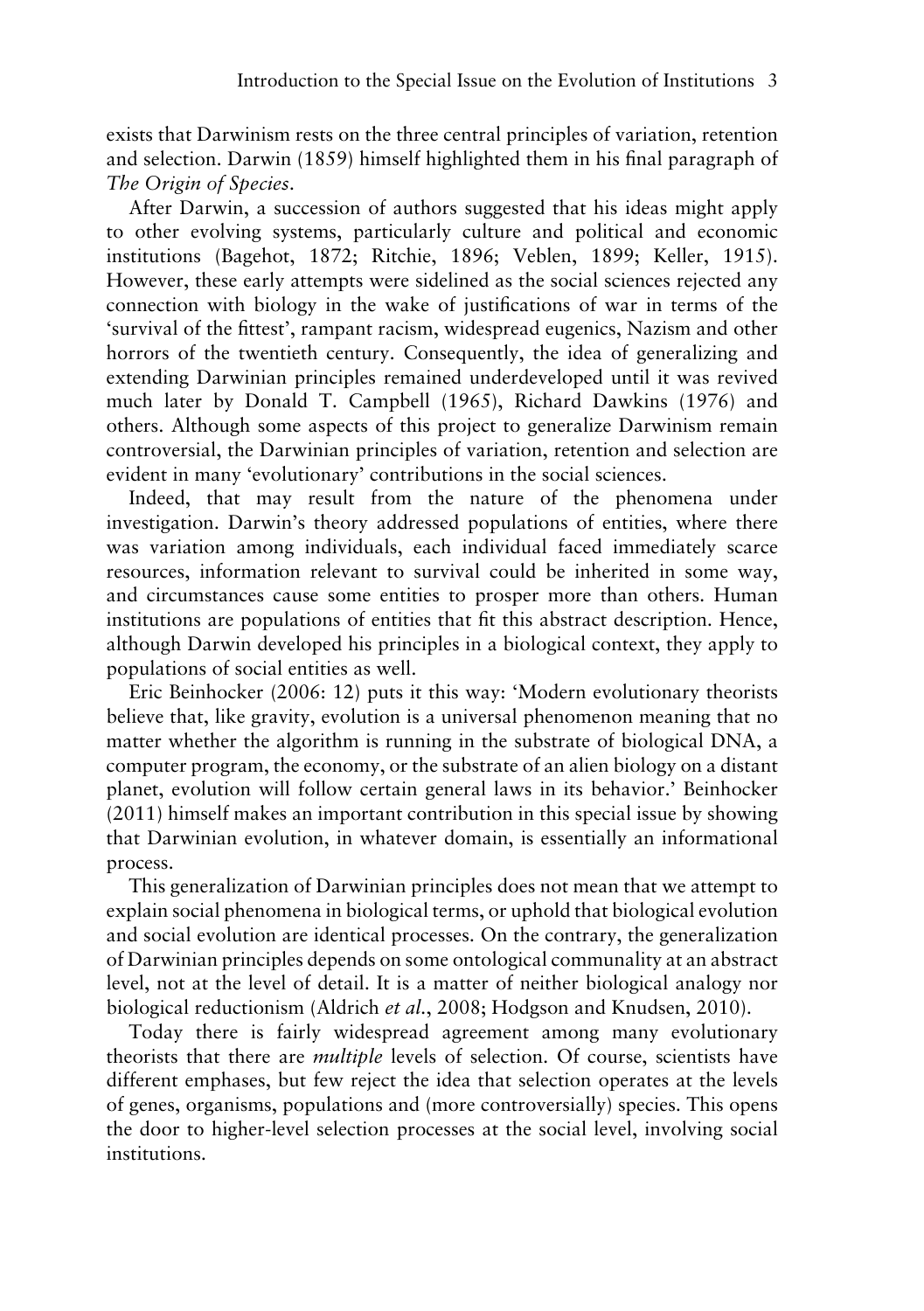### **3. Ontological and epistemological assumptions in evolutionary theory**

At the root of evolutionary biology is the assumption that the objects of analysis – living organisms – are fundamentally different from inanimate matter. More generally, evolution is a function of environmental constraints, interactions between entities and a code carried by their replicators. This duality is also evident in the institutionalist literature, as seen in debates about the relative importance of micro-level motivations and macro-level structure (Sewell, 1992).

Second, evolutionary theory is the study of 'complex adaptive systems' (Holland, 1992). This notion accepts the importance of *emergent properties* and specifically attempts to understand the ways in which entities interact with one another and their environment in a dynamic process. The character of the whole population is distinct from that of its constituent units: interaction is the key aspect of such an emergent system.

An illustration of emergence is found in the essay in this issue by Scott Carson (2011), who seeks to find the relationship between height (as a proxy for fitness conditions) and periods of institutional change (institutions of Slavery and Post-War reconstruction in 19th-century Tennessee). Carson introduces the additional independent variable of proximity to the Mississippi river, which may be either welfare enhancing or decreasing through the net import, or export, of goods. In particular, eastern Tennessee slaves were sheltered from the net export effects of trade. Carson finds that while the statures of African Americans declined over time, the statures of white Tennessee residents declined by twice as much. Stature was sensitive to proximity to water in general, but overall 'statures reflected a complex set of economic, social, and biological factors' (Ibid.: 14).

The implications are significant. Instead of viewing the world as a product of linear relationships between constant variables, understanding emergence allows us to understand how contingency is embedded within the system itself. Change is no longer simply the product of external shocks, but embedded within evolutionary history.

This 'interactionist' model of science suggests a very different scientific epistemology. Much experimental research in biology deals with proximate causation (i.e., how the genetic code causes different characteristics or behaviors). Similarly, experimental research in economics and political science focuses on how decisions are made at the individual level. In contrast, evolutionary biology focuses on ultimate causation – how environment and history have exerted an influence on the way that individuals adapt and change over time.

This leads to a major difference between the physical and natural sciences on the question of prediction. In a definite or probabilistic sense, and analytically or through iterative computations, prediction is often possible in the physical sciences using the laws of physics. In contrast, the complexities of the interacting populations of evolutionary theory make meaningful prediction much more difficult and often impossible.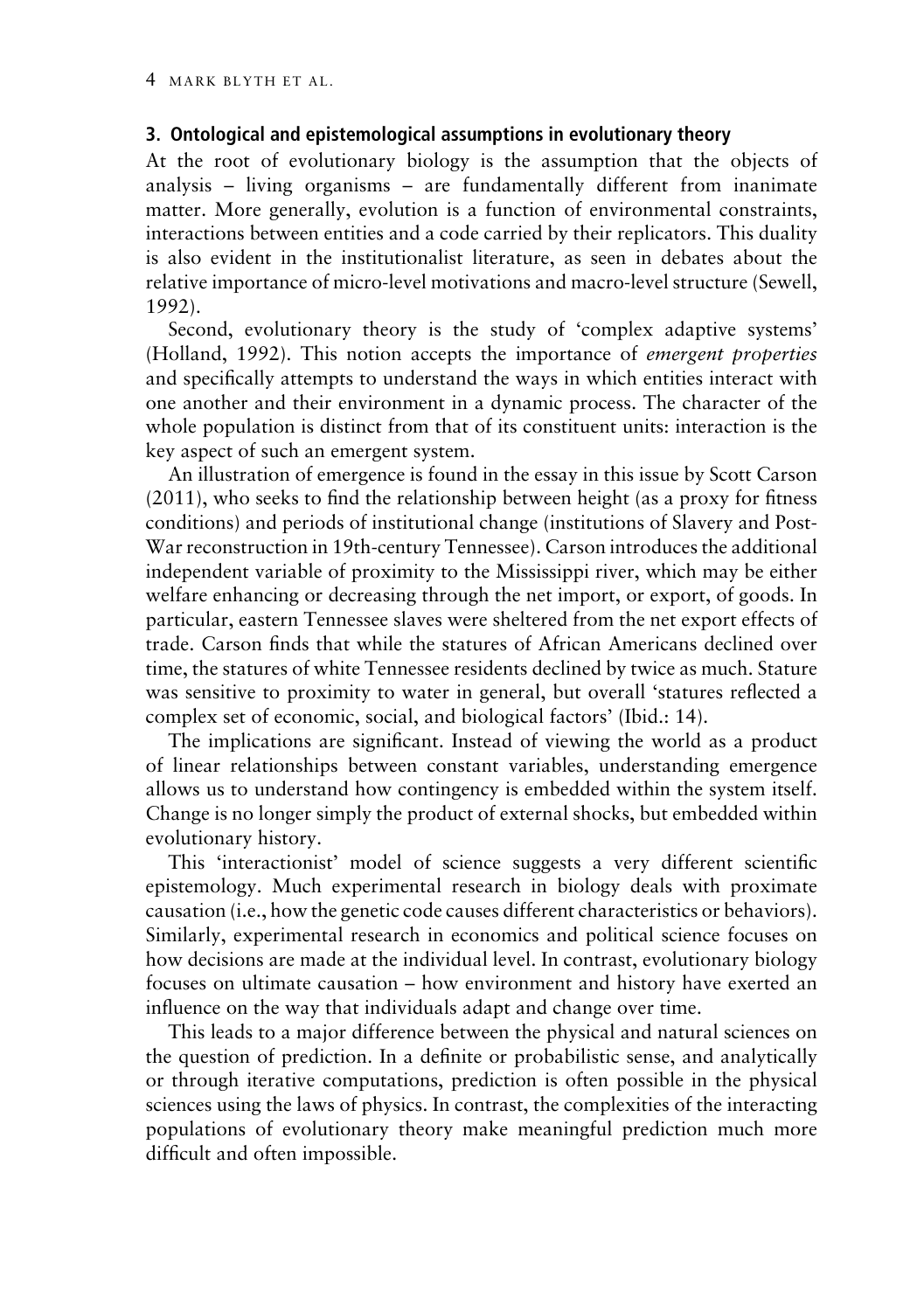Finally, both positive feedbacks and the complexities of fitness landscapes mean that history matters. Consequently, a key method of analysis is that of *historical narrative* that describes the influence of historical contingency and environmental factors on outcomes (Mayr, 1988). Rather than predicting the future, the goal of evolutionary theorists is to understand the forces and dynamics that have shaped the world as we know it. Specifically, they are interested in understanding how and why some entities adapt, prosper, and some die out.

Evolutionary theorists are unable to predict distinct future evolutionary adaptations because evolutionary theory accepts that accidental variations or bifurcations within complex systems can set development along totally new and unpredictable paths. ${}^{2}$  For these reasons, evolutionary scientists are necessarily engaged in path analysis. They are interested in both explaining adaptations and understanding the consequences of those adaptations.

This epistemological framework might raise a number of objections from social scientists accustomed to standards of science derived from Newtonian physics. For example, if explanations are constructed *post hoc* and cannot be falsified via experimentation, then how can they be falsified? We reply that although falsification is a worthy goal, the simple fact is that some research questions defy these standard models of scientific study. Once again, given a macro-level emphasis on the interaction of complex systems, it is impossible to reduce these events to basic covering laws. This may explain why Karl Popper himself argued that 'as a philosophy, reductionism is a failure *...* we live in a universe of emergent novelty; of a novelty which, as a rule, is not completely reducible to any of the preceding stages' (1974: 281). Consequently, theory construction in evolutionary biology resembles a process of comparative historical analysis, rather than experimentation and falsification. While 'just so' stories can be problematic, they can be 'tested' against the historical record and the probability that any particular theory is correct can constantly be updated against new evidence.

## **4. Evolutionary theory and institutions**

Before entering into the discussion of how evolution applies to human institutions, we address one of the most prominent critiques of such an analysis: that humans are unique creatures and that theories applied to the rest of the biological world do not apply to human beings. The crux of this argument is that humans are sentient beings. Humans can intentionally change their own history. The critics conclude that human social evolution is qualitatively distinct from the

<sup>2</sup> The huge literature dealing with these puzzles includes Futuyma and Slatkin (1983), Mayr (1988), Holland (1992), Jervis (1997), Hoffman and Riley (1999), Pierson (2000), Zimmer (2001), Kerr (2002) and Ridley (2003).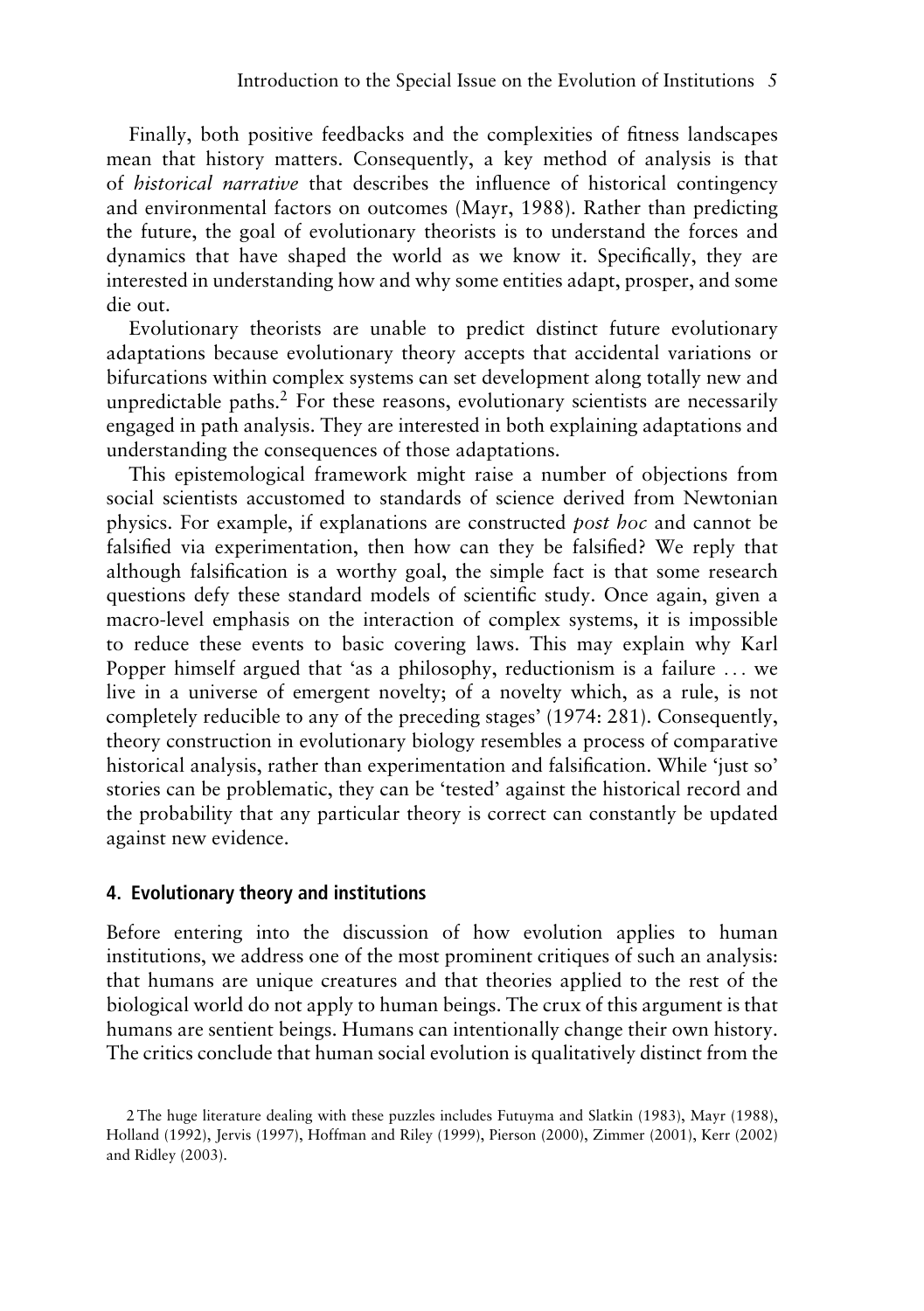evolution of other organisms. As such, evolutionary theories and insights should have no relevance or applicability to the human experience.

Of course, humans have evolved the most complex brains on this planet. Our large cerebral cortex co-evolved with the development of social interaction and sophisticated languages, as Robin Dunbar (1996, 2011) elaborates in this special issue and elsewhere. Humans are unique, but so too are gorillas, honeybees and *E. coli*. The key difference between humans and other living creatures is that humans have developed the most powerful cognitive capacities, with complex levels of self-reference and pre-figuration, sophisticated systems of information retention and communication, and the most complex social organizations. But this does not rule out the existence of abstract ontological communalities with other evolving systems. At a highly abstract level, similar evolutionary principles will apply. Hence, it is reasonable to suggest that human society, politics and institutions are the products of evolutionary processes.

Indeed, once one adds intelligence into a system, both its complexity and adaptive capacity increase dramatically. If agents can intelligently anticipate the effects of their actions, even if they are spectacularly wrong about those intended consequences in some cases, then the effects of evolution on social systems is tied in with the evolution of the expectations themselves. Agents' interactions with their environments are interdependent with their understandings of those environments.<sup>3</sup> In short, human intelligence may well *enhance* the evolutionary capacities of human social organization. Instead of suggesting an exception to the rules of evolution, human intelligence and cognitive abilities help explain why human social organizations evolve quite quickly.<sup>4</sup> As George Modelski argues: 'Where "natural" selection acts via genetic material, and must necessarily take time, "social" selection is faster, involves cultural transmission, and acts upon clusters of human behavior embodied in policies and strategies' (2007: 1).

Jamie Morgan and Wendy Olsen's (2011) essay in this special issue on rules and rule-governed behavior speaks directly to this point. Examining the concept of rules and rule systems, and drawing on both John Searle and Ludwig Wittgenstein, Morgan and Olsen argue that some conceptions of rules are too constraining. As well as constraining behavior, rules and the interdependencies between them create complex webs of possible actions and permissions. In this way they create the potential for agency, but that agency is an emergent and creative force that evolves in relation to the 'fluidity' that rule sets permit. Morgan

3 Richard Nelson makes a similar point when he argues, 'I want to highlight that my insistence that human purpose and intelligence often plays a major role in the evolution of culture does not mean that the process is not evolutionary. The clear fact that scientists, and technologists, carefully consider what they do does not mean that progress in science and technology can be understood as the result of a coherent plan. But a serious theory of the evolution of human culture cannot assume that humans can not think ahead, and often with considerable sophistication' (Nelson, 2007: 87).

4 For an interesting analysis of the evolutionary character in the interactions between humans and their ecology, see Liu *et al.* (2007).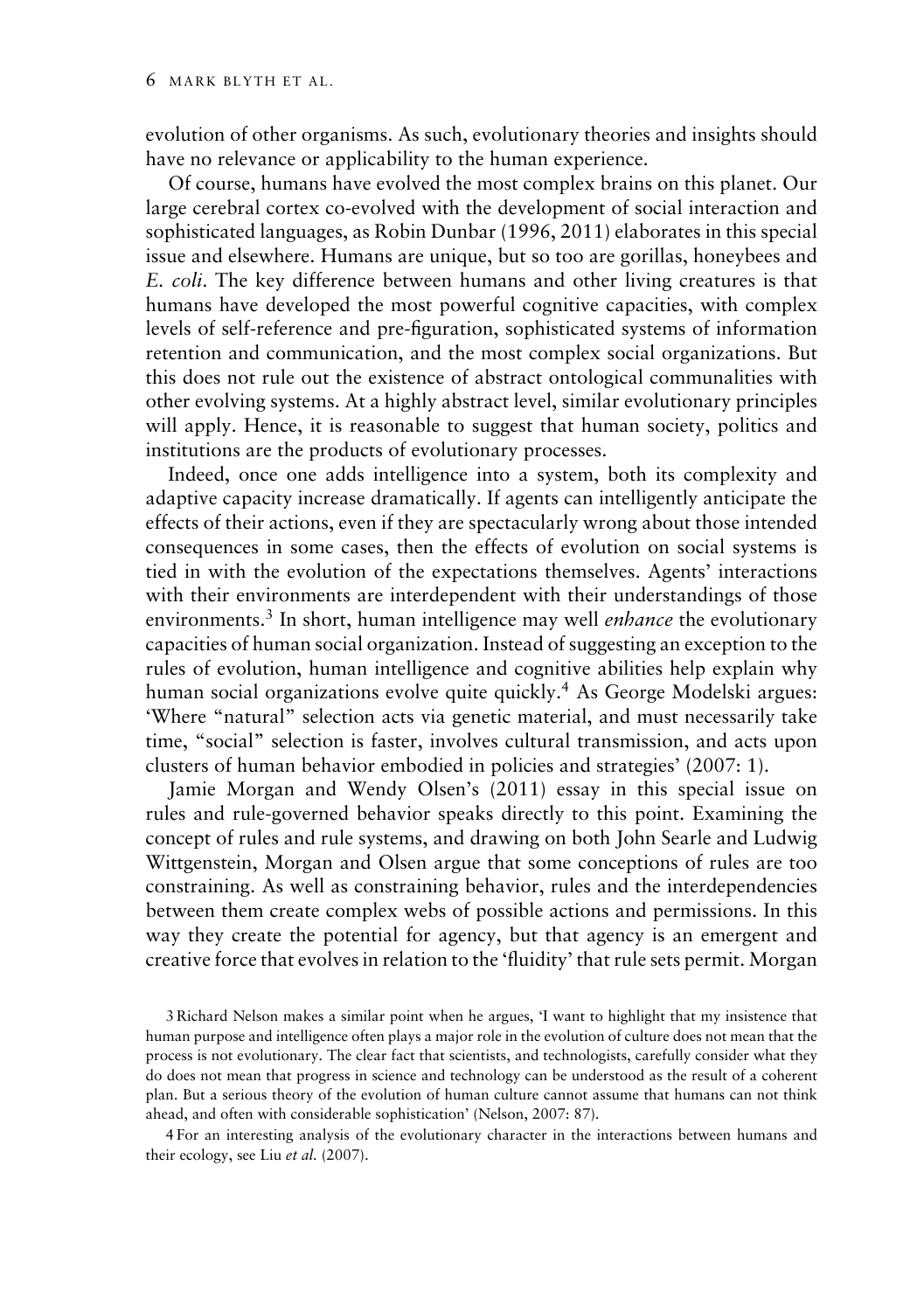and Olsen argue for a world that is computable in the sense that humans can make sense of 'what to do in context X given rule Y' by social processing via shared knowledge. As such, although a taxonomy of rule forms may help specify both what is possible and even permissible in a given environment, the precise outcome is a function of its 'practical dynamism *...* how a rule may be broken, bent, innovated or transformed' with 'Rules, themselves [being the] expressive aspect of the inter-subjectivity or reality'. This entire conception is consistent with an evolutionary framework involving selection, variation and retention.

In a multi-level selection framework there is significant competition between individuals, organizations, societies and political systems, which can be seen as evolutionary processes. War and business rivalry are obvious manifestations of this competition, but populations compete for resources in many other ways.

The search for a better understanding of human preferences is one of the most pressing issues in the social sciences. In political science, Peter Katzenstein noted that one of the key differences between rational choice and historical institutionalism is that the former assumes a constant and universal set of preferences whereas historical institutionalists are critically interested in explaining why preferences vary across time and space (Steinmo *et al.*, 1992).<sup>5</sup> More recently, Ira Katznelson and Barry Weingast have admitted that, 'preferences are foundational for any theory that relies on agency,' but, 'we know too little about preferences, where they come from, or how they are generated' (Katznelson and Weingast, 2005: 2).

Evolutionary theory can help us explain human preferences. All living things – including humans – try to survive. Successful entities develop quite complicated and highly regulated behavioral strategies (rules), which facilitate success in the context in which they live. All social creatures *inherit* the desire to follow social rules and be parts of social groups, and all social beings adopt social or cooperative strategies in order to survive and reproduce. What matters is not only the survival of the individuals but also *the survival of the institutions* that enable individual interaction, cooperation and reproduction.

Dunbar (2011) argues that cognitive limits (very roughly related to brain size) have very significant implications for both the size of traditional communities and the structure of larger and larger social organizations that we have managed to construct as societies have become more complex. Drawing from a variety of substantive examples and research, he demonstrates that human social structures will have remarkably specific organizational structures. Certainly, human institutions have developed enormous complexity and involve massive numbers of individuals, but when understood in the light of Dunbar's analysis of human cognitive limitations we have a much greater understanding of why

<sup>5</sup> Sophisticated rational-choice theorists have backed off the narrow assumption that human motivations can be reduced to simple, self-interested, *Homo economicus*. See North (1992), Levi (1997), Elster (1998, 2000), Bowles and Gintis (2005, 2011) and Weingast (2005).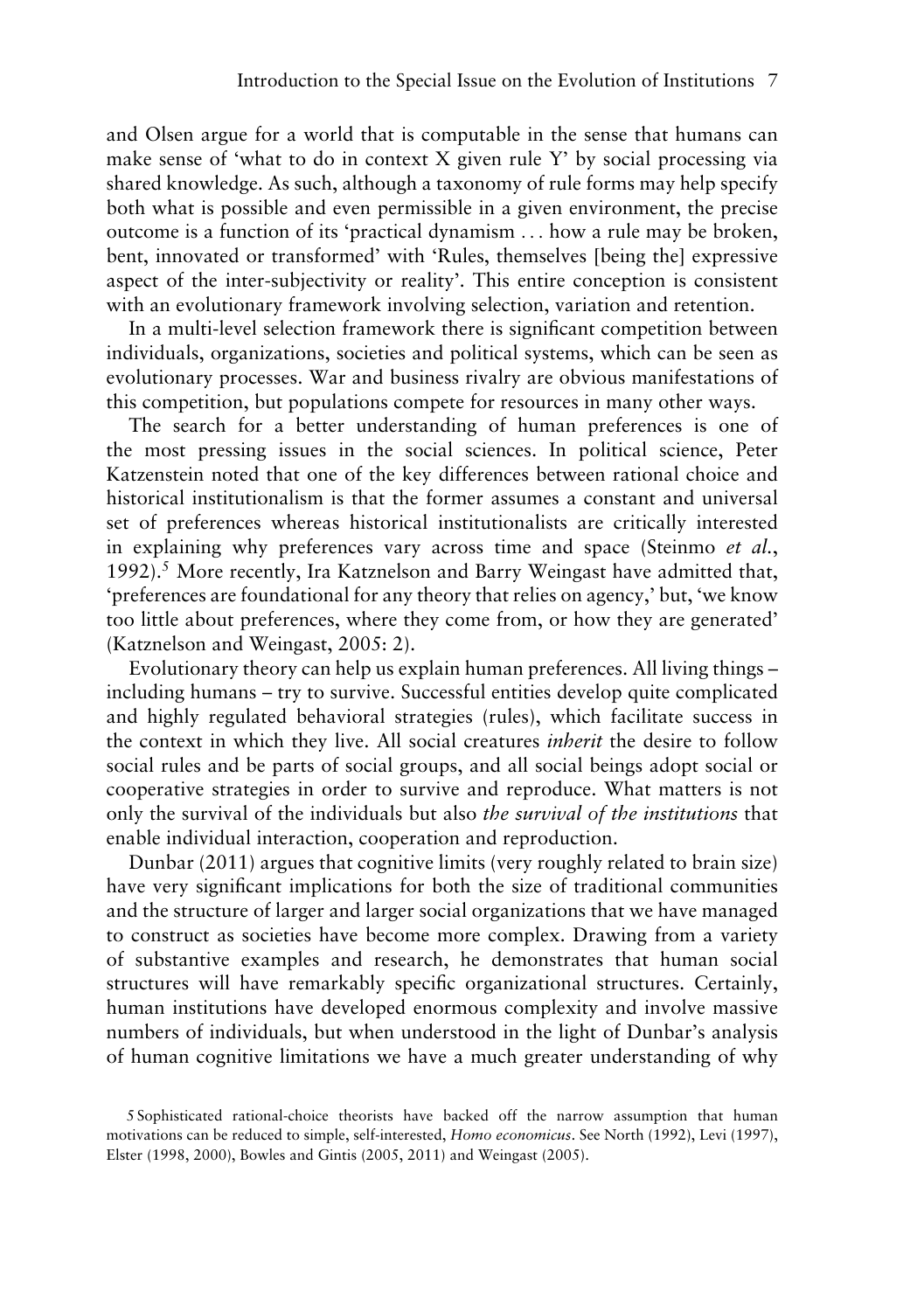certain kinds of human social structures evolve and persist while others seem virtually impossible.

Recalling Darwin's basic insight that variation is the key to evolutionary processes, we note that there can be an enormous diversity of individual preferences even when the whole species is motivated by a shared preference for reproduction. Preferences are the product of both evolutionary adaptations to previous environments and our individual development. Once again, history, nature and nurture fundamentally shape the preference structure of every individual.6

Because preferences grow from personal experience and species history, we should expect the following propositions to hold: different populations will develop different preference clusters; there will be significant variation within populations; and individuals may have multiple and often conflicting preferences. Even if our most basic motivation is to survive to pass on our genes and reproduce, then many different behaviors may result. In part these outcomes depend on the structure and resilience of social groups, where the survival of the individual depends on the survival of the group. Consequently, as Darwin (1871) himself noted, a society made up of purely selfish individualists could not last long. Real human societies are composed of individuals possessing a variety of preferences and motivations, ranging from extreme selfishness to inspiring altruism.

There is very strong empirical and theoretical support for the propositions that human beings have dispositions to cooperate as well as to show self-interest in particular circumstances (Henrich *et al.*, 2001; Thayer, 2004; Bowles and Gintis, 2005, 2011). Recent work shows that there are specific parts of the human brain that influence these basic preferences (Knoch *et al.*, 2006). Equally interestingly, these parts in the brain also seem to be related to the sections of the brain that stimulate preferences for reciprocity and fairness in individuals (Fehr, 2006). There are booming literatures in evolutionary biology, psychology, anthropology and economics that are converging on the argument that the human brain has evolved to advantage cooperation.<sup>7</sup> The human mind is neither a 'blank slate' nor a purely strategic calculative computer.<sup>8</sup> This insight turns the rationalist's dilemma (how is it possible that humans ever built social institutions in the first

6 As Alford and Hibbings (2004) show in their study, identical twins separated at birth appear to share some predilections, but it is impossible to predict their personalities.

7 See, for example, Dawkins (1982), Barkow *et al.* (1992), D'Andrade and Strauss (1992), D'Andrade (1993), Hartung (1995), Shore (1996), Lakoff and Johnson (1999), Nelson and Winter (2002), Wheeler *et al.* (2002), Hammerstein (2003), Fehr and Fischbacher (2004), Bowles and Gintis (2005, 2011), Gureck *et al.* (2006), Knoch *et al.* (2006) and Nelson (2007).

8 For a summary of evolutionary psychology and its implications for social science, see Cosmides and Tooby (1997). Anthropologists have their own debates over the origins of cooperation, individual self-interest and preferences for sociality. See Boyd and Richerson (2005a, 2005b), Richerson and Boyd (2005) and Sperber and Claidière (2006).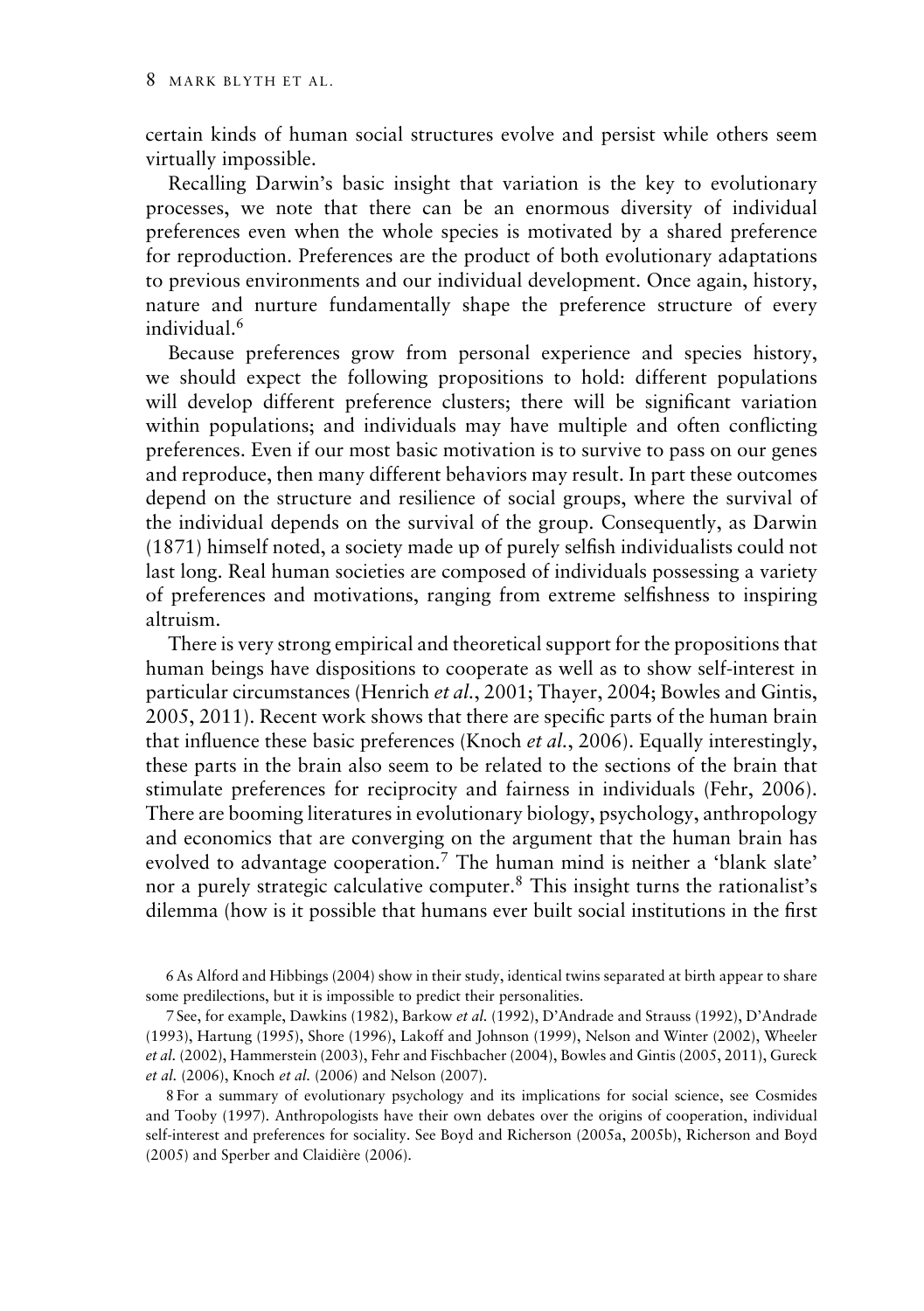place?) into a non-problem: the primates from which *Homo sapiens* evolved were already a social species, replete with social rules, norms and behaviors. Humans thrived precisely because their genetic capacities and their preferences for cooperation advantaged them over their competitors.

If certain types of political institutions advantage or favor particular behaviors and attitudes, then institutional differences may have more long-run evolutionary consequences than the simple fact that certain political strategies are chosen in one context over another (Sardemov, 2007). Political institutions are created and evolve. Institutions are created and changed by individuals who have preferences of their own and basic suppositions about how other people behave. If their preferences are products of both their genetic inheritance and their social experience, then it makes sense to consider *who* created (or changed) specific institutions and *why* they constructed the institutions they did.

In this special issue, Elinor Ostrom and Xavier Basurto (2011) address the evolution of rules and norms directly, building particularly on empirical studies of the management of common-pool resources. They argue that most previous analytical tools in the social sciences address static situations, but these are inadequate to understand dynamic situations – particularly institutional change. Analytical tools must help the analyst to record the processes of change in multiple specific settings so that lessons from such settings can eventually be integrated into a more general theory of institutional change.

Notably, almost every political constitution begins with broad statements about 'human nature' that are based in different assumptions about human *natures* (Ehrlich, 2000). The evolutionary point is that these different institutional designs may ultimately structure different human natures. If so, they have far more important implications than simply constraining strategic behavior. If they advantage certain types of individuals over others (e.g., rationalists over contextualists, or systemizers over empaths), then they may also have the evolutionary effects of shaping who wins, who loses, who reproduces and who does not, and what we prefer.

Many social scientists today are groping for a better understanding of origins and mechanisms of institutional and political change. The problem is that most social science models assume fixed mechanisms. We are told that variable X affects variable Y causing outcome Z. This kind of analysis can be extremely useful to explain the proximate outcome Z, but it is necessarily limited in its ability to explain change in Z other than to demonstrate that it must be related to a change in X or Y. What such approaches cannot do, and perhaps are not interested in, is explain why there is a change in X or Y.

Traditional rational choice theory assumes that actors maximize their utility, with given utility functions.<sup>9</sup> Thus, any given institutional setting will eventually

<sup>9</sup> Some choice theorists appear to have backed away from these assumptions (Greif and Laitin, 2004; Weingast, 2005; Levi, 2006; North, 2006).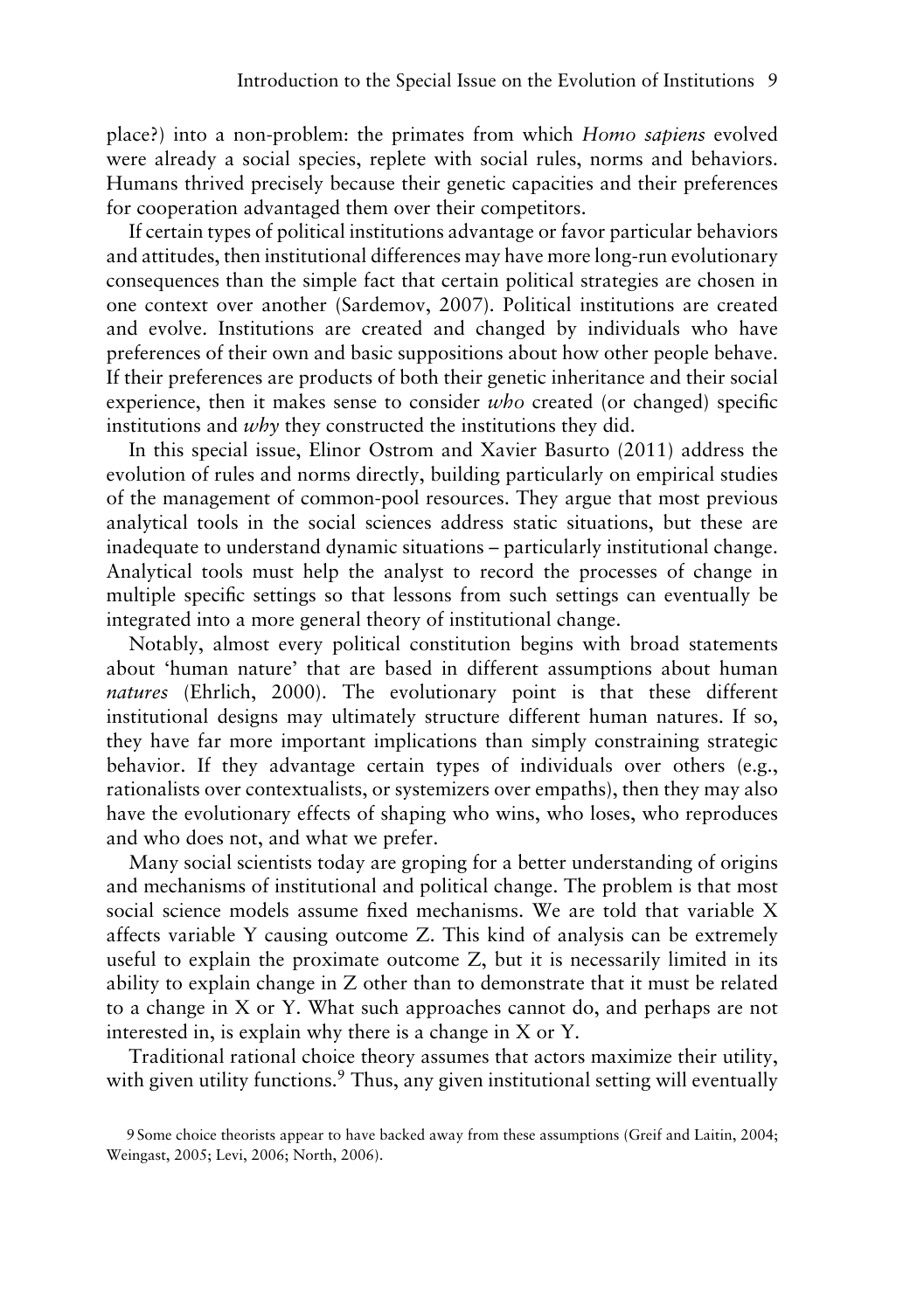reach an equilibrium in which 'no one has the incentive to change his or her choice' (Levi, 1997: 27). Subsequently, the only source of change is exogenous. As Levi argues, 'it is obvious that choices change regularly and constantly. *...* To understand these changes requires a set of hypotheses concerning what exogenous shocks or alterations to the independent variables will have what effects on the actions of the individuals under study' (Levi, 1997: 28).<sup>10</sup>

In political science, the 'historical institutionalists' have had the most success in exploring the mechanisms of political change (Steinmo *et al.*, 1992; Pierson, 2000, 2004; Thelen, 2004; Streeck and Thelen, 2005). The importance of time, path dependence, increasing returns and institutional layering are widely accepted as central to a better understanding of political change (Pierson, 1993, 2000, 2004). Institutional economists have explored similar themes. For example, in this issue Ugo Pagano (2011) underlines the importance of institutional complementarities, which sometimes prevent marginal adjustments in the system from one configuration to another. Institutional complementarities dispose the system to a path dependent and possibly suboptimal evolutionary track.

Wolfgang Streeck and Kathleen Thelen (2005) make a major breakthrough in our understanding of institutional change. They asked policy experts from around the world to examine cases of policy change and specifically explore the endogenous sources of this change. 'A general problem in contemporary institutional analysis,' they correctly note, is that it has 'always emphasized structural constraints and continuity.' Institutions, effectively, are seen as 'frozen residues, or "crystallizations", of previous political conflict' (Ibid., 2005: 6).<sup>11</sup> These writings offer healthy antidotes to institutionalists' reliance on 'punctuated equilibrium' models to explain institutional change by making a case for what they call 'gradual transformational change'. Curiously, they argue that theirs is not a model of 'adaptive change'. They state, 'We ask how we may distinguish "real" change from "superficial", merely adaptive change, and how to detect change in the absence of disruptive events leading to institutional breakdown' (Ibid.: 2).

The key problem for Streeck and Thelen's analysis is that they do not have a theory of evolution. They nicely typologize different forms of institutional change but lack an explanation for these mechanisms. Nevertheless, a careful reading of their volume suggests that they are in fact pointing towards a model of

<sup>10</sup> The recent 'historical' turn in rational choice theory is an example. The key point for these scholars is to show that the theorized relationship between actors holds in a wide variety of places and times. See Levi (1988), Lichbach (1995), Fiorina (1995) and Bates *et al.* (1998). For a frank discussion of the epistemological issues dividing political science, see Wallerstein (2001).

<sup>11</sup> Evoking further an evolutionary theory, Streeck and Thelen (2005: 16) argue that institutions involve continuous interaction between rule makers and rule takers, during which new interpretations (mutations?) of the rule will be discovered, invented, rejected and maybe adopted.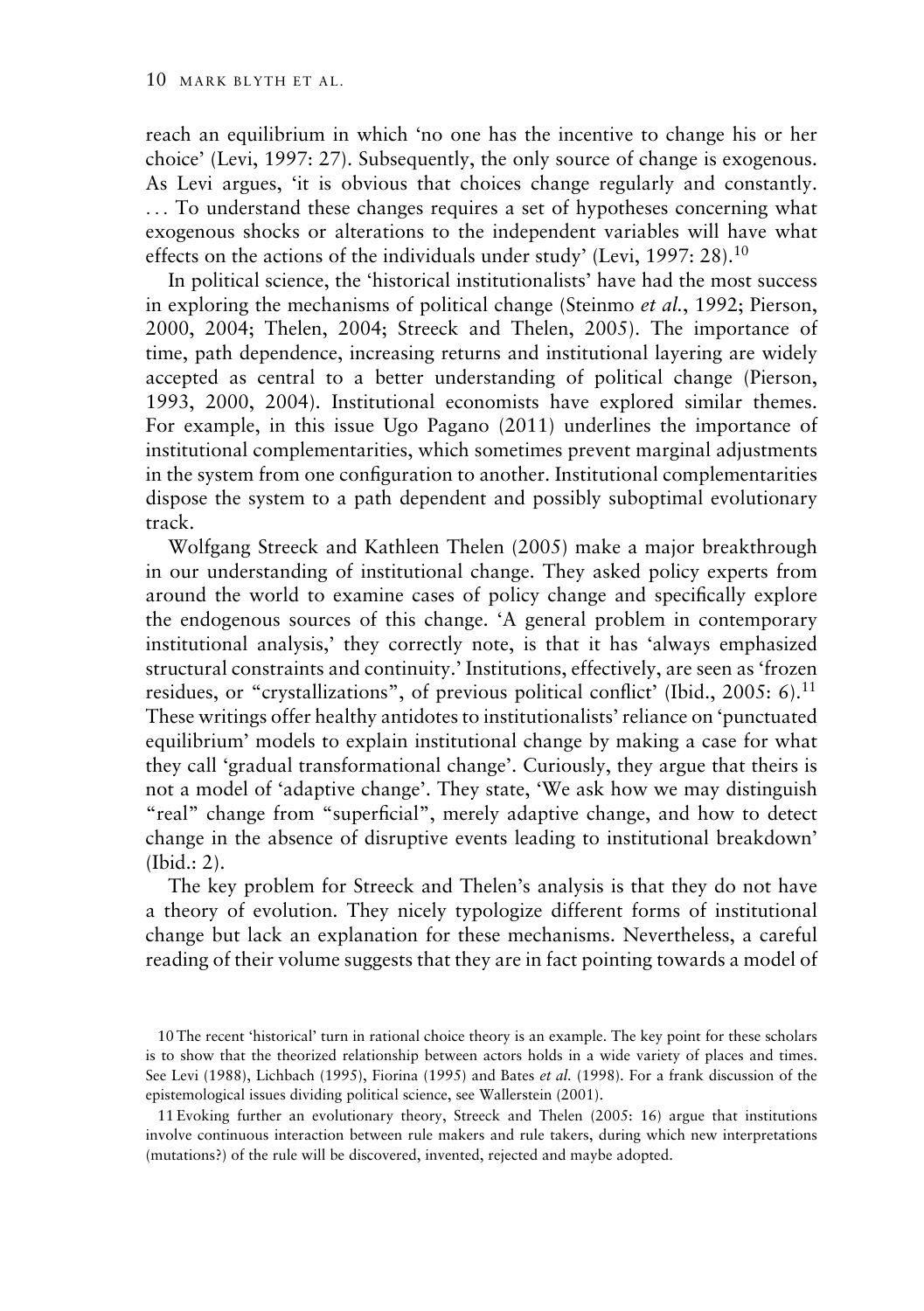evolutionary change, precisely what evolutionists would call 'adaptive change'.<sup>12</sup> This is reminiscent of the debate between Steven J. Gould and the 'adaptionists' noted above, but in the case of political scientists it appears that the arguments have been reversed. Evolutionary theory since Darwin has argued that the major changes in history have been the product of small adaptations, the cumulative effects of which have been immense. Gould's (1989) central argument was that life is conservative and the really big changes in life's history (usually extinctions) are the products of massive environmental shocks that 'punctuate' the 'equilibrium' of life.

The standard model in political science has been closer to Gould's. We have even borrowed his terminology of 'punctuated equilibrium' (Krasner, 1984; Steinmo *et al.*, 1992). Having adopted the equilibrium view, political scientists end up being stuck with static models of life – only to be saved from the outside. Increasingly though, theorists (such as Lieberman, 2002; Greif and Laitin, 2004; Blyth, 2006; Levi, 2006; Steinmo, 2008) and many others argue that 'exogenous' models of change are insufficient, similar to most evolutionary theorists. Today, as we noted above, it is widely accepted that *both* adaptation and punctuation are important parts of the evolutionary account (Mayr, 2001).<sup>13</sup>

There is no perfectly static state in the history of life. Change is the norm. Sometimes change can occur quite rapidly, such as when after an asteroid impact the sun is blotted out for several days. But such events are rare. Most change is gradual. However, adaptation should be understood as exogenous. There is an interactive and dynamic relationship between organisms and their environment. What is true for organism and environment is true for institutions as well: institutions are not independent of their environment (Steinmo, 2010). Our environment is constantly changing, and we are constantly changing our environment. This is not confined to climate change – consider the relationship between the media, elections and technology. These factors are highly interdependent.

Evolutionary theory offers a framework for understanding sources of endogenous *and* exogenous changes. It also provides an explicit theoretical framework for understanding how these sources of change interact in an incremental process. Evolutionary theorists point to replication as a primary source of novelty. Just as genes are not replicated perfectly, the replication of institutional rules is a highly imperfect process.

As noted above, one of the unique features of human evolution is that humans have highly developed cognitive capacities. We are self-conscious and capable of building and sustaining highly complex social organizations. Many animal species learn and can even copy behaviors of others, but humans appear to

<sup>12</sup> Thelen's (2004) award-winning book uses the term 'evolution' in its title, 34 times in the first chapter, and each substantive chapter is titled 'The Evolution of*...*' but she never actually defines 'evolution'.

<sup>13</sup> Even Gould seems to have moved in this direction in the last years of his life (Gould, 2002a, 2002b).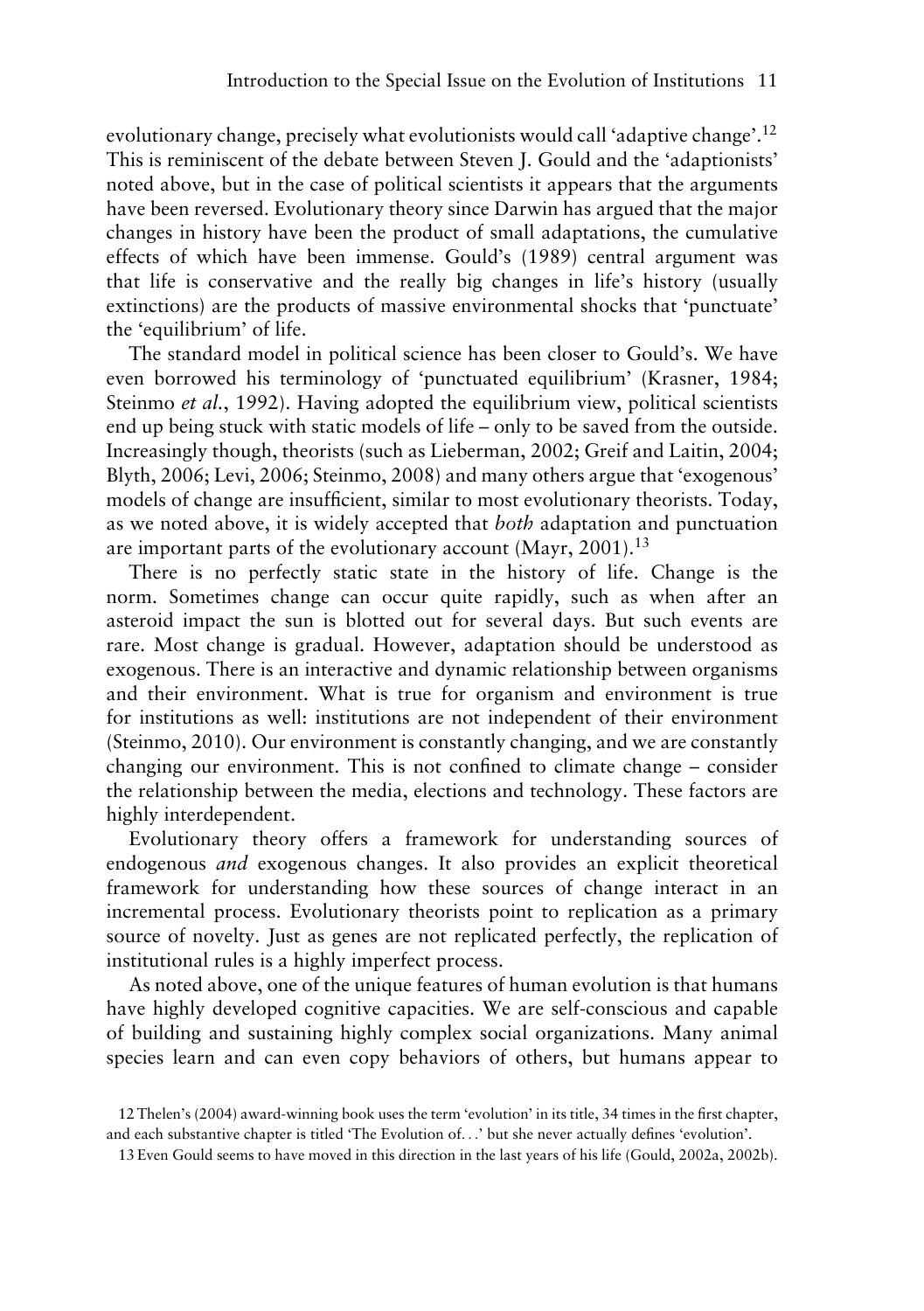have the most developed capacities for learning from one another. Perhaps this is why institutional evolution appears to accelerate as our communicative technologies expand. Clearly, some institutions provide individuals with competitive advantages, the most obvious example of which would be military strength, and these institutions can be copied by other groups.<sup>14</sup>

We are led to a different ontological position. Rational choice theorists must recognize that preferences are not as stable as they often assume. Historicists must accept that history and exogenous structures are not as stable as they assume. In short, both preferences and situations vary, and their interplay is characteristic of evolution (Steinmo, 2010).

#### **5. Conclusion: social science, physics envy and the evolutionary advantage**

Mainstream economics and political science have emulated the hard sciences of physics and chemistry. Economics has even borrowed some of the mathematical formulations of nineteenth-century physics (Mirowski, 1989). According to James Farr (1995), political science's move in this direction was the result of a broader intellectual movement in the social sciences, which began early in the twentieth century. This led to a conception of scientific methodology involving the reductionist and predictive models that characterize Newtonian physics. In so doing, it was hoped that models would be developed that would uncover the general laws of economics and politics. Farr (1995: 203) summarizes that 'the very aim of science, it was argued, was to discover laws or law like generalizations that organized and explained the facts'. Zuckerman (1997: 279) concurs, 'the established goals of comparative politics reflect these standards. As comparativists propose cross-national generalizations, they posit covering  $\text{laws}$ <sup>15</sup>

This emulation of physics misled political scientists and economists. Physics addresses the constant laws of the physical world. By contrast, human society exhibits different institutions and mechanisms, ever-changing in time and space, and hence some theories may have to change to address the new phenomena (Hodgson, 2001). The life sciences are a more appropriate inspiration for the social sciences. From such a perspective, efforts to create deductive models of political activity are inadequate because both context and time matter (Pierson, 2004) and mechanical models do not help us to understand iterative and dynamic relationships between preferences, behavior and outcomes.

Evolutionary theory promises a dynamic theory of institutions. Evolution assumes change and the transience of equilibrium. An evolutionary focus offers the chance to account for both micro- and macro-level dynamics and therefore

<sup>14</sup> For example, Gureck *et al.* (2006) have shown that humans adapt their institutions and behaviors when they see other groups that use strategies or institutions that yield higher payoffs.

<sup>15</sup> See also the critiques of Blyth (2006) and Lewis and Steinmo (2010).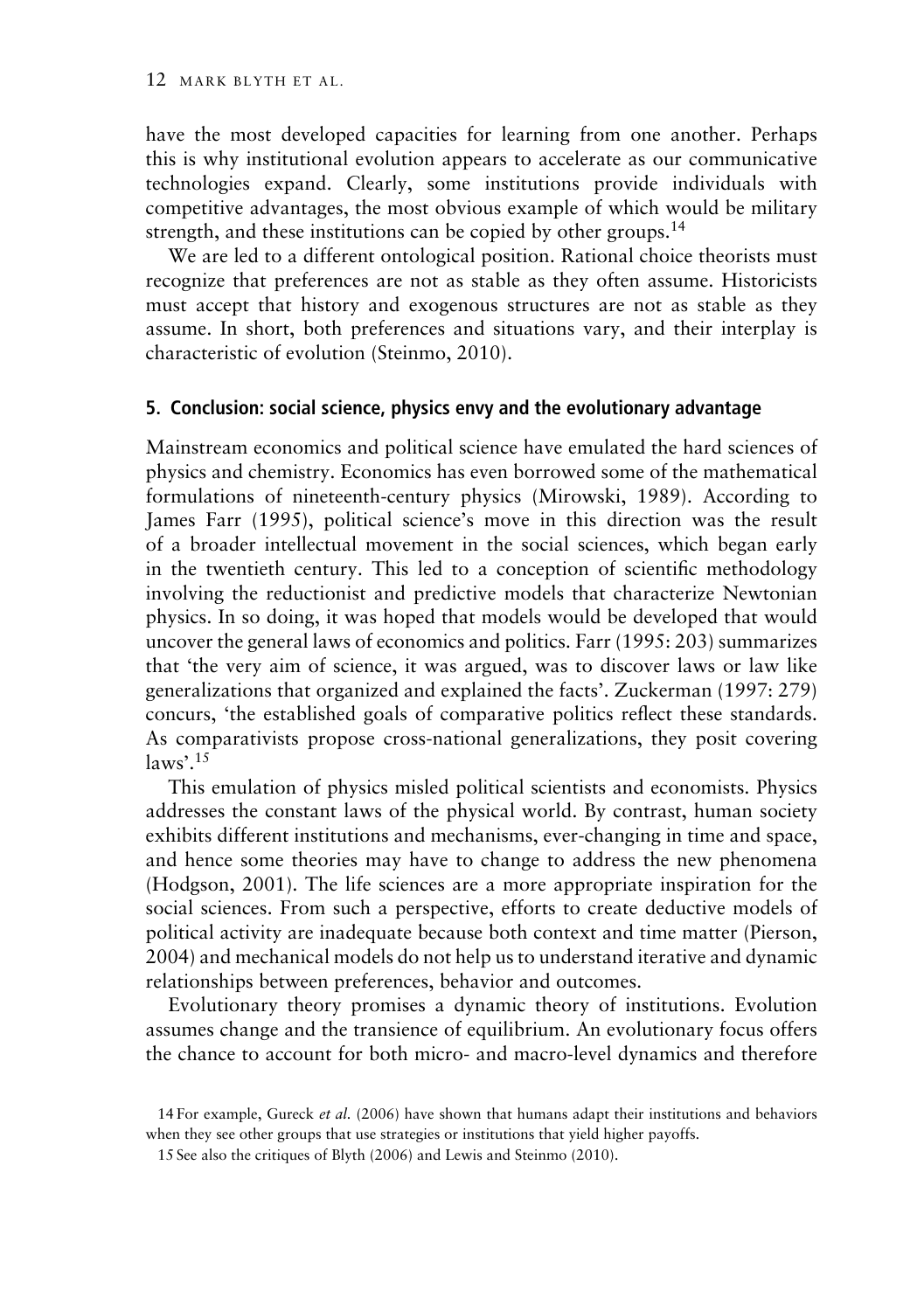even holds out the possibility of reconciling some long-standing debates within the field, because it can explain why humans behave egoistically in some settings and altruistically in others. Evolutionary analysis holds out the possibility of uniting different subfields as well as different social sciences under a framework incidentally derived from the natural sciences but of greater theoretical generality. Evolutionary theory offers more than an interesting metaphor. While human institutions evolve in ways very different from biological organisms, human social institutions – just like humans themselves – are products of evolutionary forces and processes, considered at an abstract level. We need to take evolution seriously.

# **References**

- Aldrich, H. E., G. M. Hodgson, D. L. Hull, T. Knudsen, J. Mokyr, and V. J. Vanberg (2008), 'In Defence of Generalized Darwinism', *Journal of Evolutionary Economics*, **18**(5): 577–596.
- Alford, J. R. and J. R. Hibbing (2004), 'The Origins of Politics: An Evolutionary Theory of Political Behavior', *Perspectives on Politics*, **2**(4): 707–723.
- Bagehot, W. (1872), *Physics and Politics, or, Thoughts on the Application of the Principles of 'Natural Selection' and 'Inheritance' to Political Society*, London: Henry King.
- Barkow, J. H., L. Cosmides, and J. Tooby (1992), *The Adapted Mind : Evolutionary Psychology and the Generation of Culture*, New York: Oxford University Press.
- Bates, R., A. Greif, J.-L. Rsenthal, and B. Weingast (1998), *Analytic Narratives*, Princeton, NJ: Princeton University Press.
- Beinhocker, E. D. (2006), *The Origin of Wealth : Evolution, Complexity, and the Radical Remaking of Economics*, Boston, MA: Harvard Business School Press.
- Beinhocker, E. D. (2011), 'Evolution as Computation: Integrating Self-Organization with Generalized Darwinism', *Journal of Institutional Economics*, **7**(3): doi:10.1017/ S1744137411000257.
- Blyth, M. (2006), 'Great Punctuations: Prediction, Randomness, and the Evolution of Comparative Political Researach', *American Political Science Review*, **100**(4): 493–498.
- Bowles, S. and H. Gintis (eds.) (2005), *Moral Sentiments and Material Interests: The Foundations of Cooperation in Economic Life*, Cambridge, MA: MIT Press.
- Bowles, S. and H. Gintis (2011), *A Cooperative Species: Human Sociality and its Evolution*, Princeton, NJ: Princeton University Press.
- Boyd, R. and P. Richerson (2005a), 'Solving the Puzzle of Human Cooperation', in S. Levinson (ed.), *Evolution and Culture*, Cambridge: MIT Press, pp. 105–132.
- Boyd, R. and P. J. Richerson (2005b), *The Origin and Evolution of Cultures*, New York: Oxford University Press.
- Campbell, D. T. (1965), 'Variation, Selection and Retention in Sociocultural Evolution', in H. R. Barringer, G. I. Blanksten and R. W. Mack (eds.), *Social Change in Developing Areas: A Reinterpretation of Evolutionary Theory*, Cambridge, MA: Schenkman, pp. 19–49.
- Carson, S. A. (2011), 'Southeastern Institutional Change and Biological Variation: Evidence from the 19th Century Tennessee State Prison', *Journal of Institutional Economics*, **7**(3): doi:10.1017/S174413741000038X.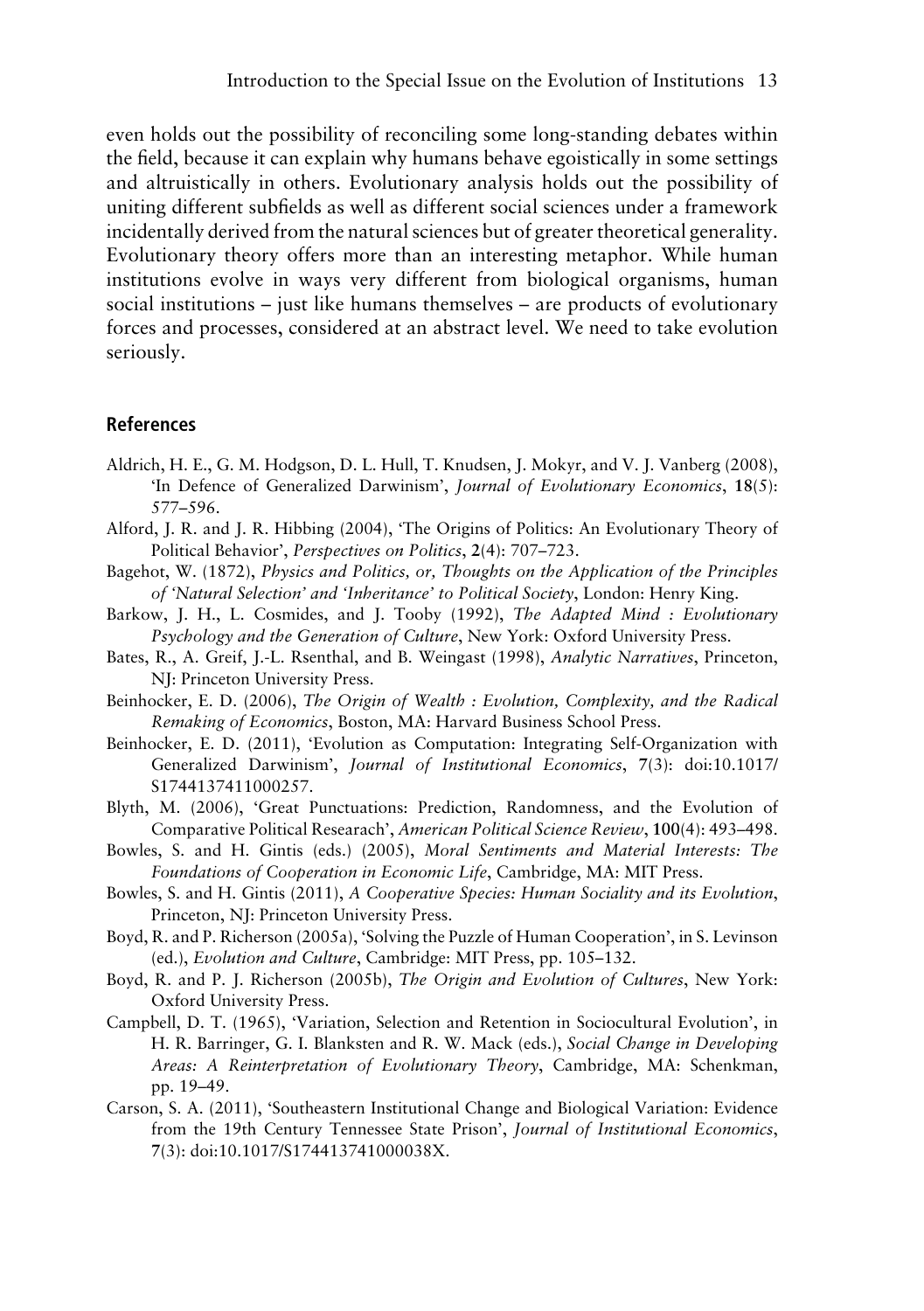- Cosmides, L. and J. Tooby (1997), *Evolutionary Psychology: A Primer*, Santa Barbara, CA: University of California.
- D'Andrade, R. (1993), 'Cultural Cognition', In M. Posner (ed.), *Foundations of Cognitive Science*, Cambridge, MA: MIT Press, pp. 795–830.
- D'Andrade R. and C. Strauss (eds.) (1992), *Human Motives and Cultural Models*, Cambridge, UK: Cambridge University Press.
- Darwin, C. R. (1859), *On the Origin of Species by Means of Natural Selection, or the Preservation of Favoured Races in the Struggle for Life*, London: Murray.
- Darwin, C. R. (1871), *The Descent of Man, and Selection in Relation to Sex*, 1st edn, 2 vols, London: Murray and New York: Hill.
- Dawkins, R. (1976), *The Selfish Gene*, Oxford: Oxford University Press.
- Dawkins, R. (1982), *The Extended Phenotype: The Gene as the Unit of Selection*, Oxford: Oxford University Press.
- Dennett, D. C. (1995), *Darwin's Dangerous Idea*, New York: Simon and Schuster.
- Dunbar, R. I. M. (1996), *Grooming, Gossip and the Evolution of Language*, Cambridge, MA: Harvard University Press.
- Dunbar, R. I. M. (2011), 'Constraints on the Evolution of Social Institutions and Their Implications for Information Flow', *Journal of Evolutionary Economics*, **7**(3): doi:10.1017/S1744137410000366.
- Ehrlich, P. (2000), *Human Natures: Genes, Cultures, and the Human Prospect*, New York: Penguin.
- Elster, J. (1998), 'Emotions and Economic Theory', *Journal of Economic Literature*, **36**(1): 47–74.
- Elster, J. (2000), 'Rational Choice History: A Case of Excessive Ambition', *American Political Science Review*, **94**(3): 685–695.
- Farr, J. (1995), 'Remembering the Revolution: Behavioralism in American Political Science', in J. Farr, J. S. Dryzek and S. T. Leonard (eds.), *Political Science in History*, Cambridge, UK: Cambridge University Press, pp. 198–224.
- Fehr, E. (2006), 'Inequality Aversion, Efficiency and Maximum Preferences in Simple Distribution Experiments: Comment', *American Economic Review*, **96**(5): 1912–1917.
- Fehr, E. and U. Fischbacher (2004), 'Third-party Punishment and Social Norms', *Evolution and Social Behavior*, **25**(2): 63–87.
- Fiorina, M. (1995), 'Rational Choice and the New (?) Institutionalism', *Polity*, **28**(1): 107– 115.
- Futuyma, D. J. and M. Slatkin (1983), *Coevolution*, Sunderland, MA: Sinauer Associates.
- Gould, S. J. (1989), *Wonderful Life: The Burgess Shale and the Nature of History*, New York: Norton.
- Gould, S. J. (2002a), *I Have Landed : The End of a Beginning in Natural History*, 1st edn, New York: Harmony Books.
- Gould, S. J. (2002b), *The Structure of Evolutionary Theory*, Cambridge, MA: Belknap Press of Harvard University Press.
- Greif, A. and D. Laitin (2004), 'A Theory of Endogenous Institutional Change', *American Political Science Review*, **98**(4): 633–652.
- Gureck, O., B. Irlenbusch, and B. Rockenbach (2006), 'The Competitive Advantage of Sanctioning Institutions', *Science*, **312**(5770): 108–111.
- Hammerstein P. (ed.) (2003), *Genetic and Cultural Evolution of Cooperation*, Cambridge, MA: MIT Press.
- Hartung, J. (1995), '*Love Thy Neighbor: The Evolution of In-group Morality*', *Skeptic*, **3**: 86–99.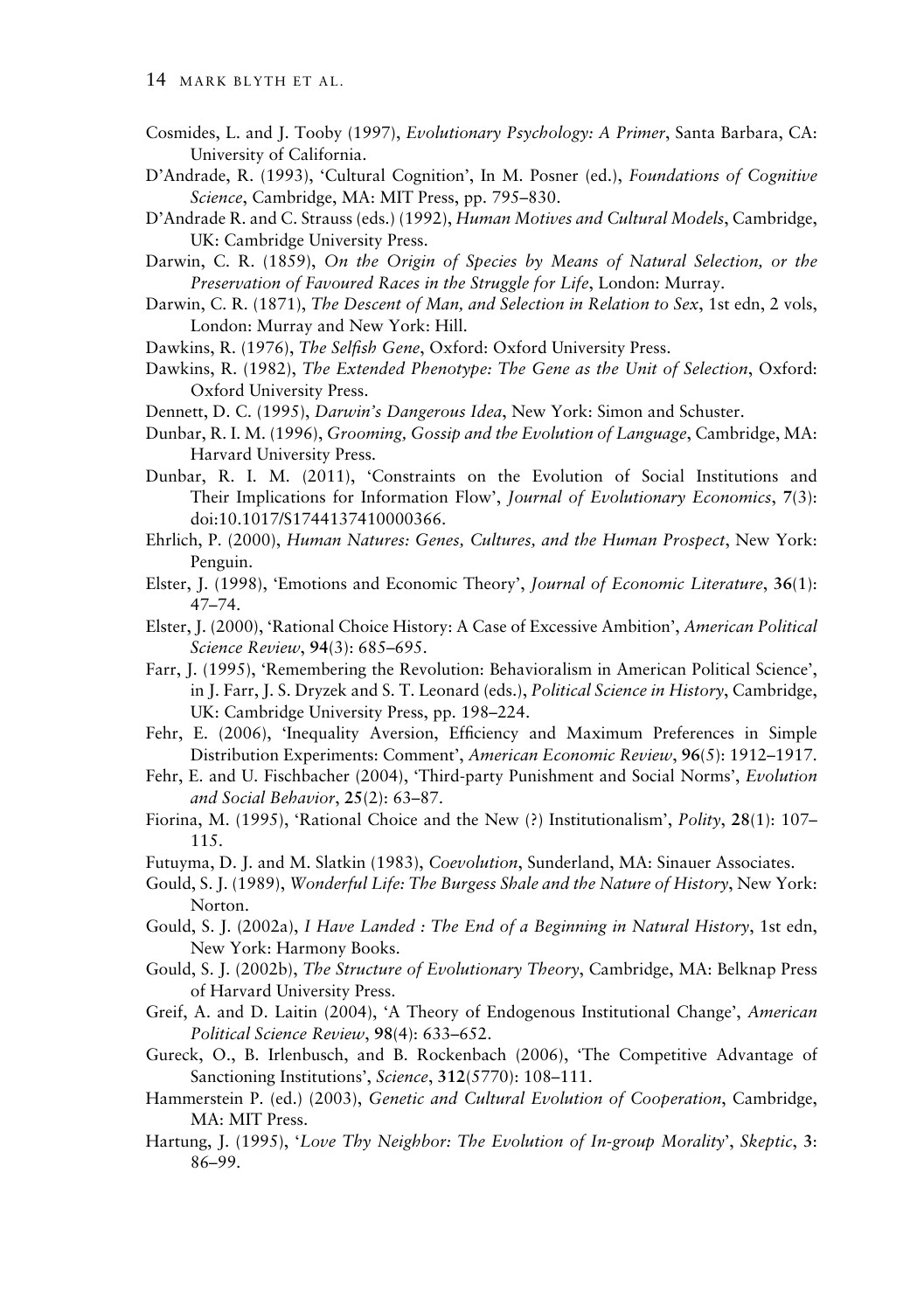- Hayek, F. A. and A. A. Shenfield (1983), *Knowledge, Evolution and Society*, London: Adam Smith Institute.
- Henrich, J., R. Boyd, S. Bowles, C. Camerer, E. Fehr, H. Gintis, and R. McElreath (2001), 'In Search of Homo Economicus: Behavioral Experiments in 15 Small-Scale Societies', *American Economic Review (Papers and Proceedings)*, **91**(2): 73–84.
- Hodgson, G. M. (2001), *How Economics Forgot History: The Problem of Historical Specificity in Social Science*, London and New York: Routledge.
- Hodgson, G. M. and T. Knudsen (2010), *Darwin's Conjecture: The Search for General Principles of Social and Economic Evolution*, Chicago: University of Chicago Press.
- Hoffman, M. and J. Riley (1999), *The Science of Political Science: Linearity or Complexity in Designing Social Inquiry*, St Louis: Washington University.
- Holland, J. H. (1992), 'Complex Adaptive Systems', *Daedalus*, **121**(1): 17–30.
- Hull, D. L. (1988), *Science as a Process: An Evolutionary Account of the Social and Conceptual Development of Science*, Chicago: University of Chicago Press.
- Jervis, R. (1997), *System Effects*, Princeton, NJ: Princeton University Press.
- Katznelson, I. and B. Weingast (2005), 'Intersections between Historical and Rational Choice Institutionalism', in I. Katznelson and B. Weingast (eds.), *Preferences and Situations*, New York: Cambridge University Press, pp. 1–24.
- Keller, A. G. (1915), *Societal Evolution: A Study of the Evolutionary Basis of the Science of Society*, (New York: Macmillan).
- Kerr, P. (2002), 'Saved from Extinction: Evolutionary Theorising, Politics and the State', *British Journal of Politics and International Relations*, **4**(2): 330–358.
- Knoch, D., A. Pascual-Leone, K. Meyer, and E. Fehr (2006), 'Diminishing Reciprocal Fairness by Disrupting the Right Frontal Cortex', *Science*, **314**(5800): 829–832.
- Krasner, S. (1984), 'Approaches to the State: Alternative Conceptions and Historical Dynanmics', *Comparative Politics*, **16**(2): 223–246.
- Lakoff, G. and M. Johnson (1999), *Philosophy of The Flesh*, New York: Basic Books.
- Levi, M. (1988), *Of Rule and Revenue*, Berkeley, CA: University of California Press.
- Levi, M. (1997), 'A Model, a Method and a Map: Rational Choice in Comparative and Historical Analysis', in M. I. Lichbach and A. S. Zuckerman (eds.), *Comparative Politics: Rationality, Culture, and Structure*, New York: Cambridge University Press, pp. 19–41.
- Levi, M. (2006), 'Why We Need a New Theory of Government', *Perspectives on Politics*, **4**(1): 5–19.
- Lewis, O. and S. Steinmo (2010), 'Taking Evolution Seriously in Political Science', *Theory in Biosciences*, **129**(2–3): 235–245.
- Lichbach, M. (1995), *The Rebel's Dilemma*, Ann Arbor: University of Michigan Press.
- Lieberman, R. (2002), 'Ideas, Institutions, and Political Order: Explaining Political Change', *American Political Science Review*, **96**(4): 697–712.
- Liu, J., T. Dietz, S. R. Carpenter, M. Alberti, C. Folke, E. Moran, A. N. Pell, P. Deadman, T. Kratz, J. Lubchenco, E. Ostrom, Z. Ouyang, W. Provencher, C. L. Redman, S. H. Schneider, and W. W. Taylor (2007), 'Complexity of Coupled Human and Natural Systems', *Science*, **137**(5844): 1513–1516.
- Mayr, E. (1982), *The Growth of Biological Thought: Diversity, Evolution, and Inheritance*, Cambridge, MA: Belknap Press of Harvard University Press.
- Mayr, E. (1988), *Toward a New Philosophy of Biology: Observations of an Evolutionist*, Cambridge, MA: Belknap Press of Harvard University Press.
- Mayr, E. (2001), *What Evolution Is*, New York: Basic Books.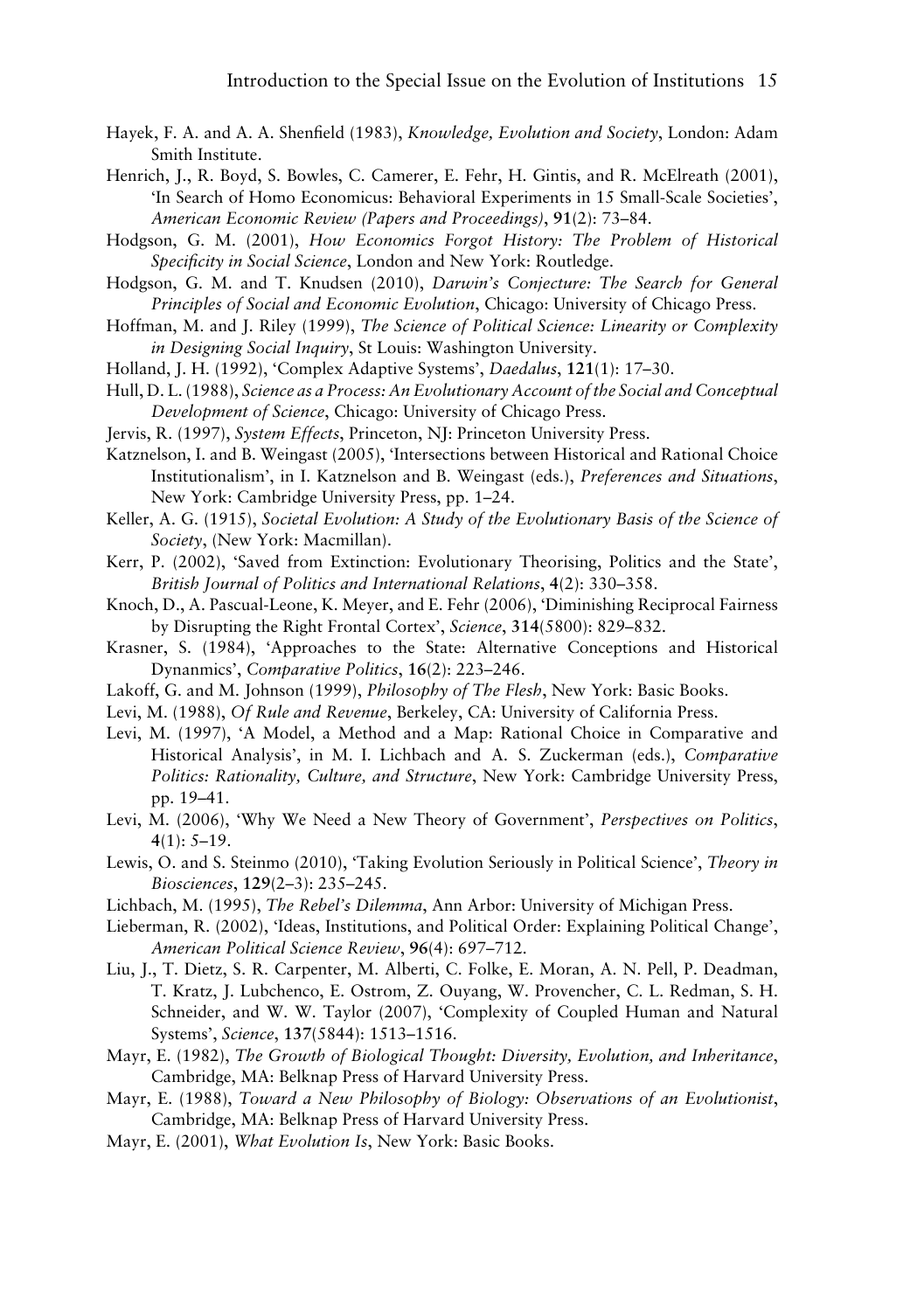- Mayr, E. (2004), *What Makes Biology Unique?: Considerations on the Autonomy of a Scientific Discipline*, Cambridge and New York: Cambridge University Press.
- Mirowski, P. (1989), *More Heat Than Light: Economics as Social Physics, Physics as Nature's Economics*, Cambridge: Cambridge University Press.
- Modelski, G. (2004), 'What is Evolutionary World Politics?', https://faculty.washington.edu/ modelski/WhatsEWP.htm
- Morgan, J. and W. Olsen (2011), 'Conceptual Issues in Institutional Economics: Clarifying the Fluidity of Rules', *Journal of Institutional Economics*, **7**(3): doi:10.1017/ S1744137410000299.
- Nelson, R. (2007), 'Universal Darwinism and Evolutionary Social Science', *Biology and Philosophy*, **22**(1): 73–94.
- Nelson, R. and S. Winter (2002), 'Evolutionary Theorizing in Economics', *Journal of Economic Perspectives*, **16**(2): 23–46.
- North, D. (1992), 'Institutions, Ideology, and Economic Performance', *Cato Journal*, **11**(3): 477–488.
- North, D. (2006), 'What is Missing from Politicial Economy', in B. Weingast and D. Wiltman (eds.), *The Oxford Handbook on Political Economy*, Oxford: Oxford University Press.
- Ostrom, E. and X. Basurto (2011), 'Crafting Analytical Tools to Study Institutional Change', *Journal of Institutional Economics*, **7**(3): doi:10.1017/S1744137410000305.
- Pagano, U. (2011), 'Interlocking Complementarities and Institutional Change', *Journal of Institutional Economics*, **7**(3): doi:10.1017/S1744137410000433.
- Pierson, P. (1993), 'When Effect Becomes Cause: Policy Feedback and Political Change', *World Politics*, **45**(4): 595–628.
- Pierson, P. (2000), 'Increasing Returns, Path Dependence and the Study of Politics', *American Political Science Review*, **94**(2): 251–268.
- Pierson, P. (2004), *Politics in Time: History, Institutions, and Social Analysis*, Princeton, NJ: Princeton University Press.
- Popper, K. R. (1974), 'Scientific Reduction and the Essential Incompleteness of All Science', in Francisco J. Ayala and Theodosius Dobzhansky (eds.), *Studies in the Philosophy of Biology*, London, Berkeley and Los Angeles: Macmillan and University of California Press, pp. 259–284.
- Price, G. R. (1970), 'Selection and Covariance', *Nature*, **227**(5257): 520–521.
- Price, G. R. (1995), 'The Nature of Selection', *Journal of Theoretical Biology*, **175**(3): 389– 396.
- Richerson, P. J. and R. Boyd (2005), *Not by Genes Alone : How Culture Transformed Human Evolution*, Chicago, IL: University of Chicago Press.
- Ridley, M. (2003), *The Cooperative Gene: How Mendel's Demon Explains the Evolution of Complex Beings*, New York: Harper Collins.
- Ritchie, D. G. (1896) 'Social Evolution,' *International Journal of Ethics*, **6**(2): 165–181.
- Sardemov, I. (2007), 'Burnt into the Brain?', *Democratization*, **14**(3): 407–424.
- Sewell, W. (1992), 'A Theory of Structure: Duality, Agency, and Transformation', *American Journal of Sociology*, **98**(1): 1–29.
- Shore, B. (1996), *Culture in Mind : Cognition, Culture, and the Problem of Meaning*, New York: Oxford University Press.
- Sober, E. (1984), *The Nature of Selection: Evolutionary Theory in Philosophical Focus*, Cambridge, MA: MIT Press.
- Sperber, D. and N. Claidiere (2006), 'Why Modeling Cultural Evolution is Still Such a ` Challenge', *Biological Theory*, **1**(1): 20–22.